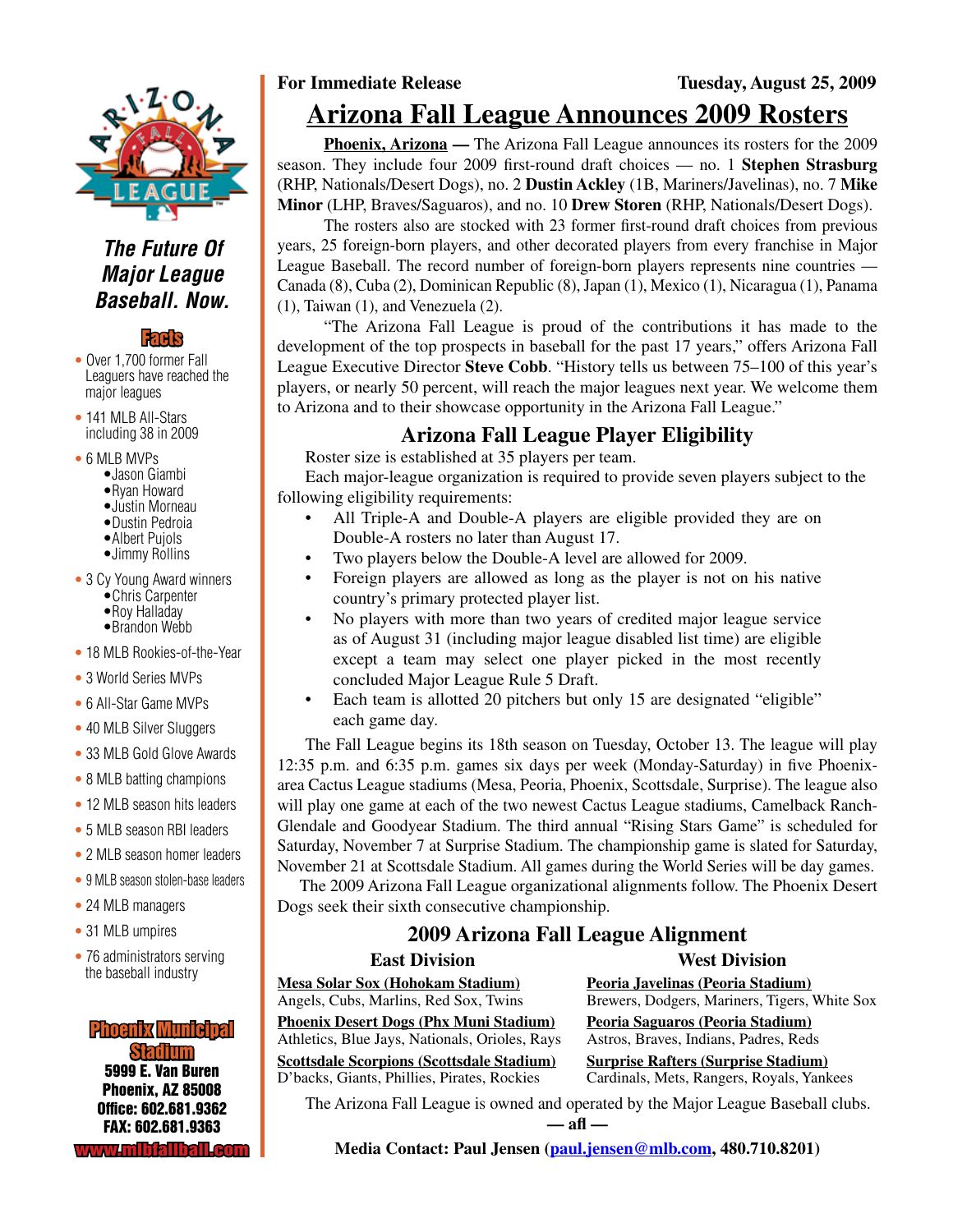# **Mesa Solar Sox**

### **Organizational Affiliations: Angels, Cubs, Marlins, Red Sox, Twins Home Games: Hohokam Park, Mesa**

| <b>Manager:</b>  | Marquis "Bo" Porter (FLA)                    |
|------------------|----------------------------------------------|
|                  | <b>Pitching Coach:</b> Dennis Lewallyn (CHC) |
|                  | <b>Hitting Coach:</b> Billy McMillon (BOS)   |
| <b>Trainers:</b> | Larry Bennese (MIN)                          |
|                  | Brian Reinker (LAA)                          |

**As of August 25, 2009** 

| <u>Pitchers</u>           | Team        | B                     | Т                     | Ht.      | Wt. | <b>DOB</b> | <b>Birthplace</b>   | 2009 Club               |
|---------------------------|-------------|-----------------------|-----------------------|----------|-----|------------|---------------------|-------------------------|
| Jay Buente                | <b>FLA</b>  | $\mathbf R$           | $\mathbf R$           | $6 - 2$  | 185 | 09/28/83   | Evansville, IN      | New Orleans (AAA)       |
| Alex Burnett              | MIN         | ${\bf R}$             | $\mathbf R$           | $6-0$    | 190 | 07/26/87   | Anaheim, CA         | New Britain (AA)        |
| <b>Andrew Cashner</b>     | <b>CHC</b>  | R                     | $\mathbf R$           | $6 - 6$  | 210 | 09/11/86   | Conroe, TX          | Tennessee (AA)          |
| <b>Bobby Cassevah</b>     | LAA         | $\mathbf R$           | R                     | $6 - 3$  | 195 | 09/11/85   | Jacksonville, FL    | Arkansas (AA)           |
| John Gaub                 | CHC         | R                     | L                     | $6 - 2$  | 200 | 04/28/85   | St. Paul, MN        | Iowa (AAA)              |
| Jeremy Haynes             | LAA         | R                     | ${\bf R}$             | $6 - 2$  | 180 | 05/28/86   | Valdosta, GA        | Rancho Cucamonga (Hi-A) |
| Steven Hirschfeld         | МIN         | R                     | R                     | $6 - 5$  | 225 | 09/08/85   | Moab, UT            | Fort Myers (Hi-A)       |
| Tim Kiely                 | LAA         | $\mathbf R$           | $\mathbf R$           | $6 - 1$  | 190 | 08/26/85   | Swampscott, MA      | Arkansas (AA)           |
| Mike McCardell            | <b>MIN</b>  | R                     | ${\bf R}$             | $6 - 5$  | 220 | 04/13/85   | West Chester, PA    | New Britain (AA)        |
| Tommy Mendoza             | LAA         | R                     | R                     | $6 - 2$  | 195 | 08/18/87   | Hialeah, FL         | Salt Lake (AAA)         |
| Garrett Parcell           | <b>FLA</b>  | $\mathbf R$           | $\mathbf R$           | $6 - 5$  | 220 | 07/12/84   | Corona, CA          | Jacksonville (AA)       |
| <b>Blake Parker</b>       | CHC         | R                     | R                     | $6 - 3$  | 225 | 06/19/85   | Fayetteville, AR    | Iowa (AAA)              |
| Chris Province            | <b>BOS</b>  | $\mathbf R$           | R                     | $6 - 3$  | 220 | 01/20/85   | Hammond, LA         | Portland (AA)           |
| Dustin Richardson         | <b>BOS</b>  | L                     | L                     | $6 - 6$  | 220 | 01/09/84   | Newton, KS          | Pawtucket (AAA)         |
| James Russell             | CHC         | L                     | L                     | $6 - 4$  | 205 | 01/08/86   | Cincinnati, OH      | Iowa (AAA)              |
| <b>Spencer Steedley</b>   | <b>MIN</b>  | L                     | L                     | $6 - 2$  | 194 | 05/31/85   | Charlotte, NC       | New Britain (AA)        |
| Jay Voss                  | <b>FLA</b>  | L                     | L                     | $6 - 4$  | 195 | 04/22/87   | Bresse, IL          | Jacksonville (AA)       |
| T.B.A.                    | <b>BOS</b>  |                       |                       |          |     |            |                     |                         |
| T.B.A.                    | <b>BOS</b>  |                       |                       |          |     |            |                     |                         |
| T.B.A.                    | <b>FLA</b>  |                       |                       |          |     |            |                     |                         |
| Catchers                  | Team        | B                     | T                     | Ht.      | Wt. | <b>DOB</b> | <b>Birthplace</b>   | 2009 Club               |
| <b>Welington Castillo</b> | <b>CHC</b>  | ${\bf R}$             | $\overline{R}$        | $6-0$    | 200 | 04/24/87   | San Isidro, DR      | Tennessee (AA)          |
| Hank Conger               | LAA         | ${\bf S}$             | R                     | $6-1$    | 220 | 01/29/88   | Federal Way, WA     | Arkansas (AA)           |
| Luis Exposito             | <b>BOS</b>  | $\mathbf R$           | $\mathbf R$           | $6 - 3$  | 210 | 01/20/87   | Miami, FL           | Portland (AA)           |
|                           |             |                       |                       |          |     |            |                     |                         |
| <b>Infielders</b>         | <b>Team</b> | <u>B</u>              | T                     | Ht.      | Wt. | <b>DOB</b> | <b>Birthplace</b>   | <u>2009 Club</u>        |
| <b>Starlin Castro</b>     | <b>CHC</b>  | $\mathbf R$           | $\mathbf R$           | $6 - 1$  | 160 | 03/24/90   | Monte Cristy, DR    | Tennessee (AA)          |
| Matt Dominguez            | <b>FLA</b>  | $\mathbf R$           | $\mathbf R$           | $6 - 1$  | 210 | 08/28/89   | Chatsworth, CA      | Jacksonville (AA)       |
| Ryan Mount                | LAA         | L                     | R                     | $6-0$    | 190 | 08/17/86   | West Covina, CA     | Arkansas (AA)           |
| Chris Parmelee            | МIN         | L                     | L                     | $6 - 1$  | 223 | 02/24/88   | Long Beach, CA      | Fort Myers (Hi-A)       |
| <b>Steve Singleton</b>    | <b>MIN</b>  | L                     | $\mathbf R$           | $5 - 11$ | 189 | 09/12/85   | San Francisco, CA   | New Britain (AA)        |
| <b>Josh Vitters</b>       | CHC         | R                     | $\mathbf R$           | $6 - 3$  | 200 | 08/27/89   | Anaheim, CA         | Daytona (Hi-A)          |
| T.B.A.                    | <b>BOS</b>  |                       |                       |          |     |            |                     |                         |
| T.B.A.                    | <b>BOS</b>  |                       |                       |          |     |            |                     |                         |
| <b>Outfielders</b>        | <u>Team</u> | <u>B</u>              | т                     | Ht.      | Wt. | <b>DOB</b> | <b>Birthplace</b>   | <b>2009 Club</b>        |
| Peter Bourjos             | LAA         | $\overline{\text{R}}$ | $\overline{\text{R}}$ | $6 - 1$  | 180 | 03/31/87   | Park Ridge, IL      | Arkansas (AA)           |
| Greg Burns*               | <b>FLA</b>  | $\mathbf L$           | $\mathbf L$           | $6 - 2$  | 185 | 11/07/86   | Phillips Ranch, CA  | Jupiter (Hi-A)          |
| Ryan Kalish               | <b>BOS</b>  | $\mathbf{L}$          | $\mathbf{L}$          | $6-1$    | 205 | 03/28/88   | Northridge, CA      | Portland (AA)           |
| <b>Bryan Petersen</b>     | <b>FLA</b>  | $\mathbf L$           | $\mathbf R$           | $6-0$    | 200 | 04/09/86   | Irvine, CA          | Jacksonville (AA)       |
| Mike Stanton              | <b>FLA</b>  | R                     | R                     | $6 - 5$  | 240 | 11/08/89   | Panorama, CA        | Jacksonville (AA)       |
| Rene Tosoni               | МIN         | L                     | R                     | $6 - 0$  | 195 | 07/02/86   | Toronto, ON, Canada | New Britain (AA)        |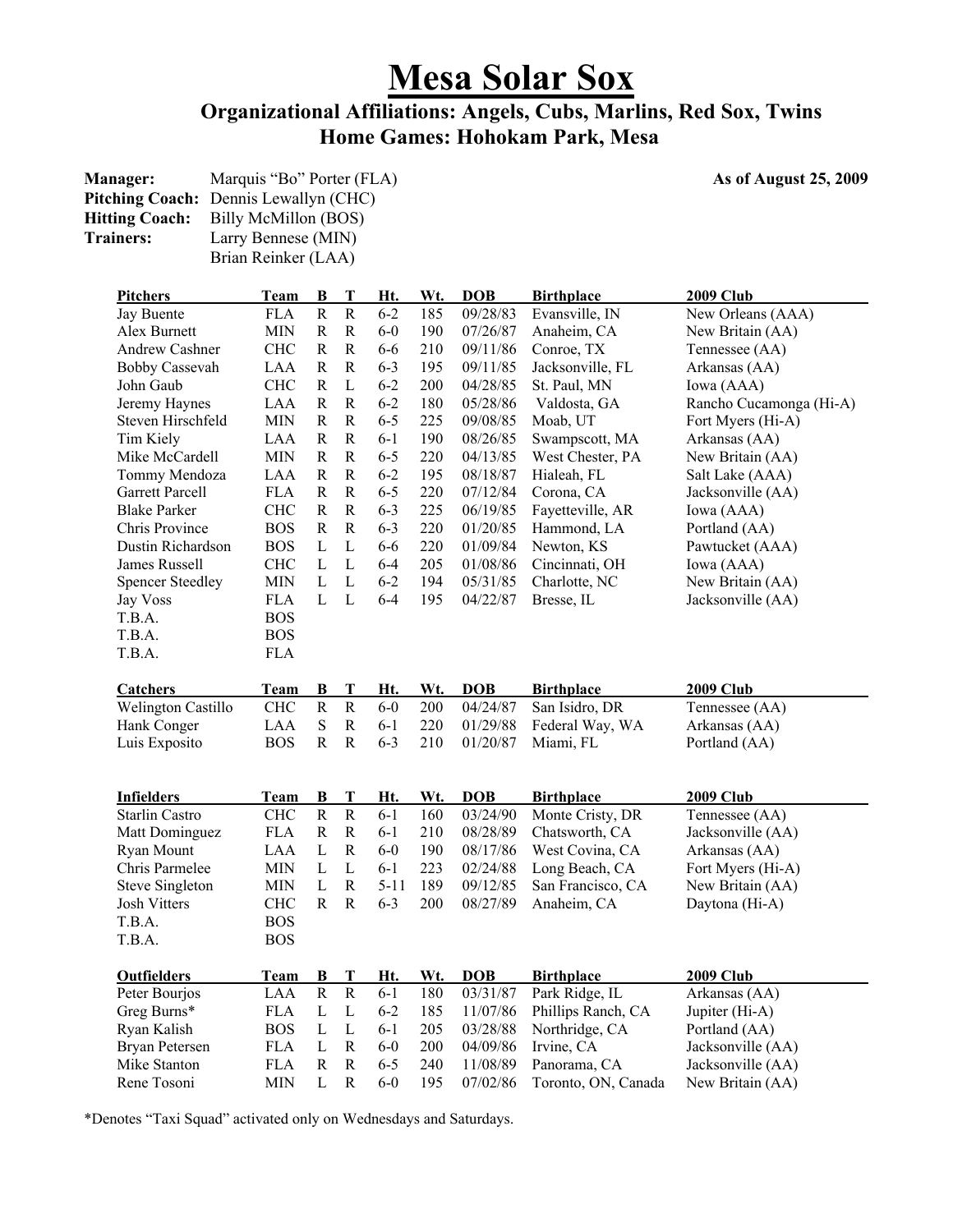# **Peoria Javelinas**

### **Organizational Affiliations: Brewers, Dodgers, Mariners, Tigers, White Sox Home Games: Peoria Sports Complex**

As of August 25, 2009

|                  | <b>Manager:</b> Kevin Bradshaw (DET)     |
|------------------|------------------------------------------|
|                  | <b>Pitching Coach:</b> Fred Dabney (MIL) |
|                  | <b>Hitting Coach:</b> GaryWard (CWS)     |
| <b>Trainers:</b> | Yosuke Nakajima (LAD)                    |
|                  | Matt Toth (SEA)                          |

|                                    | <b>Team</b>              | $\bf{B}$                   | T              | Ht.                 | Wt.        | <b>DOB</b>           | <b>Birthplace</b>                   | <b>2009 Club</b>                     |
|------------------------------------|--------------------------|----------------------------|----------------|---------------------|------------|----------------------|-------------------------------------|--------------------------------------|
| Omar Aguilar                       | MIL                      | $\mathbf R$                | ${\bf R}$      | $5 - 11$            | 236        | 03/31/85             | Merced, CA                          | Brevard County (Hi-A)                |
| Phillippe Aumont                   | <b>SEA</b>               | $\mathbf L$                | ${\bf R}$      | $6 - 7$             | 220        | 01/07/89             | Hull, QC, Canada                    | West Tennessee (AA)                  |
| Zach Braddock*                     | MIL                      | $\mathbf L$                | $\mathbf{L}$   | $6 - 4$             | 230        | 08/23/87             | Mount Holly, NJ                     | Huntsville (AA)                      |
| Josh Butler                        | MIL                      | $\mathbf R$                | ${\bf R}$      | $6 - 5$             | 195        | 12/11/84             | Auburn, CA                          | Huntsville (AA)                      |
| Justin Cassel                      | <b>CWS</b>               | $\mathbb R$                | $\mathbb{R}$   | $6 - 2$             | 215        | 09/25/84             | Los Angeles, CA                     | Birmingham (AA)                      |
| Josh Fields                        | <b>SEA</b>               | $\mathbf R$                | $\mathbf R$    | $6-0$               | 185        | 08/19/86             | Athens, GA                          | West Tennessee (AA)                  |
| Javy Guerra                        | <b>LAD</b>               | $\mathbf R$                | $\mathbf R$    | $6 - 1$             | 195        | 10/31/85             | Denton, TX                          | Chattanooga (AA)                     |
| Nick Hill                          | <b>SEA</b>               | L                          | L              | $6-0$               | 190        | 01/30/85             | West Point, NY                      | West Tennessee (AA)                  |
| Eric Krebs                         | <b>LAD</b>               | $\mathbb R$                | $\mathbf R$    | $6 - 3$             | 210        | 05/16/85             | Houston, TX                         | Inland Empire (Hi-A)                 |
| Johnnie Lowe                       | <b>CWS</b>               | $\mathbf R$                | ${\bf R}$      | $6 - 5$             | 220        | 03/21/85             | San Diego, CA                       | Birmingham (AA)                      |
| Henry Mabee                        | <b>CWS</b>               | $\mathbf R$                | $\mathbb{R}$   | $6 - 4$             | 230        | 07/10/85             | Surrey, BC, Canada                  | Birmingham (AA)                      |
| Jacob Rasner                       | <b>CWS</b>               | $\mathbf R$                | ${\bf R}$      | $6 - 4$             | 210        | 12/04/86             | Reno, NV                            | Winston-Salem (Hi-A)                 |
| Mark Rogers                        | $\text{MIL}$             | $\mathbf R$                | ${\bf R}$      | $6 - 2$             | 225        | 01/30/86             | Brunswick, ME                       | Brevard County (Hi-A)                |
| <b>Travis Schlichting</b>          | <b>LAD</b>               | $\mathbf R$                | $\mathbb{R}$   | $6 - 4$             | 215        | 10/14/84             | Denver, CO                          | Los Angeles (MLB)                    |
| Cody Satterwhite                   | <b>DET</b>               | R                          | $\mathbb{R}$   | $6 - 4$             | 205        | 01/27/87             | Jackson, MS                         | Erie (AA)                            |
| Anthony Varvarro                   | <b>SEA</b>               | $\mathbf R$                | ${\bf R}$      | $6-0$               | 180        | 10/31/84             | Staten Island, NY                   | West Tennessee (AA)                  |
| Thad Weber                         | <b>DET</b>               | $\mathbf R$                | ${\bf R}$      | $6 - 2$             | 200        | 09/28/84             | Lincoln, NE                         | Erie $(AA)$                          |
| Robbie Weinhardt                   | <b>DET</b>               | R                          | $\mathbf R$    | $6 - 2$             | 205        | 12/08/85             | Chicago, IL                         | Erie (AA)                            |
| Robert Wooten                      | MIL                      | R                          | ${\bf R}$      | 210                 | 210        | 07/21/85             | Frement, NC                         | Huntsville (AA)                      |
| T.B.A.                             | <b>LAD</b>               |                            |                |                     |            |                      |                                     |                                      |
|                                    |                          |                            |                |                     |            |                      |                                     |                                      |
| <b>Catchers</b>                    | <b>Team</b>              | В                          | T              | Ht.                 | Wt.        | <b>DOB</b>           | <b>Birthplace</b>                   | <b>2009 Club</b>                     |
|                                    |                          |                            |                |                     |            |                      |                                     |                                      |
| Jonathan Lucroy                    | MIL                      | $\overline{R}$             | ${\bf R}$      | $6-0$               | 185        | 06/13/86             | Eustis, FL                          | Huntsville (AA)                      |
| Lucas May                          | <b>LAD</b>               | $\mathbf R$                | ${\bf R}$      | $5 - 11$            | 195        | 10/24/84             | Las Vegas, NV                       | Chattanooga (AA)                     |
|                                    |                          |                            |                |                     |            |                      |                                     |                                      |
| <b>Infielders</b>                  | Team                     | B                          | T              | Ht.                 | Wt.        | <b>DOB</b>           | <b>Birthplace</b>                   | <b>2009 Club</b>                     |
| Dustin Ackley                      | <b>SEA</b>               | $\overline{L}$             | $\overline{R}$ | $6 - 1$             | 184        | 02/26/88             | Winston-Salem, NC                   | North Carolina (NCAA)                |
| <b>Taylor Green</b>                | MIL                      | $\mathbf L$                | ${\bf R}$      | $5 - 10$            | 195        | 11/02/86             | Comox, BC, Canada                   | Huntsville (AA)                      |
| Cale Iorg                          | <b>DET</b>               | $\mathbb R$                | ${\bf R}$      | $6 - 2$             | 180        | 09/06/85             | Toronto, ON, Canada                 | Erie (AA)                            |
| Russell Mitchell                   | <b>LAD</b>               | $\mathbf R$                | ${\bf R}$      | $6 - 1$             | 182        | 02/15/85             | Rome, GA                            | Chattanooga (AA)                     |
| CJ Retherford                      | <b>CWS</b>               | R                          | $\mathbb{R}$   | $5 - 10$            | 190        | 08/14/85             | Homestad, FL                        | Birmingham (AA)                      |
| Justin Sellers*                    | <b>LAD</b>               | R                          | $\mathbb{R}$   | $5-10$              | 160        | 02/01/86             | Bellflower, CA                      | Chattanooga (AA)                     |
| <b>Scott Sizemore</b>              | <b>DET</b>               | $\mathbf R$                | ${\bf R}$      | $6-0$               | 185        | 01/04/85             | Virginia Beach, VA                  | Toledo (AAA)                         |
| Carols Triunfel                    | <b>SEA</b>               | $\mathbf R$                | ${\bf R}$      | $5 - 11$            | 175        | 02/27/90             | Santiago, DR                        | West Tennessee (AA)                  |
| Dayan Viciedo                      | <b>CWS</b>               | $\mathbf R$                | ${\bf R}$      | $5 - 11$            | 240        | 03/10/89             | Remdeios, Cuba                      | Birmingham (AA)                      |
|                                    |                          |                            |                |                     |            |                      |                                     |                                      |
| <b>Outfielders</b><br>Lorenzo Cain | Team                     | B<br>$\mathbf R$           | T              | Ht.                 | Wt.        | <b>DOB</b>           | <b>Birthplace</b>                   | <b>2009 Club</b>                     |
|                                    | <b>MIL</b>               |                            | ${\bf R}$      | $6 - 2$             | 185        | 04/13/86             | Valdosta, GA                        | Huntsville (AA)                      |
| Jordan Danks                       | <b>CWS</b>               | $\mathbf L$                | ${\bf R}$      | $6 - 4$             | 210        | 08/07/86             | Austin, TX                          | Birmingham (AA)                      |
| Joseph Dunigan                     | <b>SEA</b>               | L                          | L              | $6-1$               | 215        | 03/29/86             | Chicago, IL                         | High Desert (Hi-A)                   |
| Andrew Lambo<br>Trayvon Robinson*  | <b>LAD</b><br><b>LAD</b> | $\mathbf L$<br>$\mathbf S$ | L<br>${\bf R}$ | $6 - 3$<br>$5 - 10$ | 190<br>175 | 08/11/88<br>09/01/87 | Newbury Park, CA<br>Los Angeles, CA | Chattanooga (AA)<br>Chattanooga (AA) |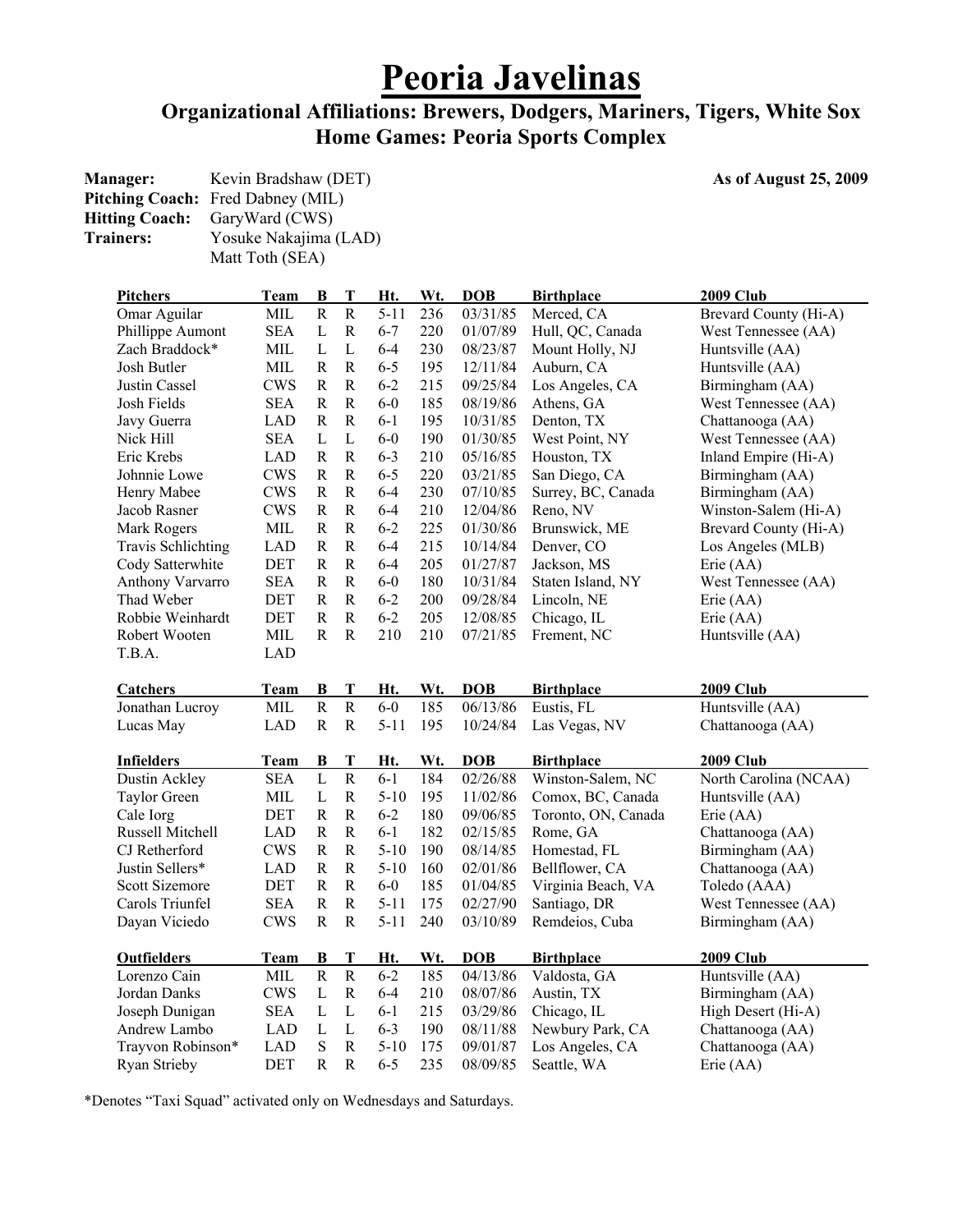# **Peoria Saguaros**

### **Organizational Affiliations: Astros, Braves, Indians, Padres, Reds Home Games: Peoria Sports Complex**

| Manager:<br><b>Pitching Coach:</b><br><b>Hitting Coach:</b><br>Coach:<br><b>Trainers:</b> | Don Alexander (HOU) | David Bell (CIN)<br>Tom Tornincasa (SD)<br>Jim Rickon (CLE)<br>Allan Chase (ATL)<br>Chad Wolfe (CLE) |              |              |          |     |            | As of August 25, 2009  |                      |  |
|-------------------------------------------------------------------------------------------|---------------------|------------------------------------------------------------------------------------------------------|--------------|--------------|----------|-----|------------|------------------------|----------------------|--|
| Interpreter:                                                                              |                     | Justin Wei (HOU)                                                                                     |              |              |          |     |            |                        |                      |  |
| <b>Pitchers</b>                                                                           |                     | <b>Team</b>                                                                                          | B            | T            | Ht.      | Wt. | <b>DOB</b> | <b>Birthplace</b>      | <b>2009 Club</b>     |  |
| Mike DeMark                                                                               |                     | SD                                                                                                   | ${\bf R}$    | $\mathbf R$  | $6-0$    | 198 | 05/20/83   | Greensberg, PA         | San Antonio (AA)     |  |
| Evan Englebrook                                                                           |                     | HOU                                                                                                  | $\mathbb{R}$ | ${\bf R}$    | $6 - 8$  | 225 | 04/28/82   | Mechanicsburg, PA      | Corpus Christi (AA)  |  |
| <b>Steve Garrison</b>                                                                     |                     | SD                                                                                                   | ${\bf S}$    | $\mathbf L$  | $6 - 1$  | 185 | 09/12/86   | Trenton, NJ            | Lake Elsinore (Hi-A) |  |
| <b>Brandon Gomes</b>                                                                      |                     | SD                                                                                                   | $\mathbb{R}$ | $\mathbb R$  | $5 - 11$ | 175 | 07/15/84   | Fall River, MA         | San Antonio (AA)     |  |
| Connor Graham                                                                             |                     | <b>CLE</b>                                                                                           | $\mathbb{R}$ | $\mathbb R$  | $6 - 6$  | 235 | 12/30/85   | Bowling Green, OH      | Akron (AA)           |  |
| Lee Hyde                                                                                  |                     | <b>ATL</b>                                                                                           | $\mathbb{R}$ | L            | $6 - 2$  | 185 | 02/14/85   | Atlanta, GA            | Mississippi (AA)     |  |
| Josh Judy                                                                                 |                     | <b>CLE</b>                                                                                           | ${\bf R}$    | $\mathbf R$  | $6 - 4$  | 200 | 02/09/86   | Fort Wayne, IN         | Akron (AA)           |  |
| Craig Kimbrel                                                                             |                     | <b>ATL</b>                                                                                           | ${\bf R}$    | $\mathbf R$  | $5 - 11$ | 205 | 05/28/88   | Huntsville, AL         | Mississippi (AA)     |  |
| Chia-Jen Lo                                                                               |                     | HOU                                                                                                  | $\mathbb{R}$ | $\mathbf R$  | $5 - 11$ | 181 | 04/07/86   | Pintung County, Taiwan | Corpus Christi (AA)  |  |
| Wilton Lopez                                                                              |                     | HOU                                                                                                  | $\mathbb{R}$ | ${\bf R}$    | $6-0$    | 200 | 07/19/83   | Leon, Nicaragua        | Corpus Christi (AA)  |  |
| Jeff Lyman                                                                                |                     | <b>ATL</b>                                                                                           | $\mathbb{R}$ | $\mathbf R$  | $6 - 3$  | 215 | 01/14/87   | San Francisco, CA      | Mississippi (AA)     |  |
| Dan Meszaros                                                                              |                     | HOU                                                                                                  | R            | $\mathbf R$  | $6-0$    | 170 | 09/06/85   | Boca Raton, FL         | Corpus Christi (AA)  |  |
| Mike Minor                                                                                |                     | <b>ATL</b>                                                                                           | $\mathbf R$  | L            | $6 - 3$  | 200 | 12/26/87   | Chapel Hill, TN        | Rome (Lo-A)          |  |
| Logan Ondrusek                                                                            |                     | <b>CIN</b>                                                                                           | $\mathbb{R}$ | $\mathbb R$  | $6 - 7$  | 205 | 02/13/85   | Hallettsville, TX      | Louisville (AAA)     |  |
| Zach Putnam                                                                               |                     | <b>CLE</b>                                                                                           | ${\bf R}$    | $\mathbb R$  | $6 - 2$  | 225 | 07/03/87   | Ann Arbor, MI          | Akron (AA)           |  |
| Josh Rodriguez                                                                            |                     | <b>CLE</b>                                                                                           | ${\bf R}$    | $\mathbb R$  | $6-0$    | 185 | 12/18/84   | Houston, TX            | Akron (AA)           |  |
| Evan Scribner                                                                             |                     | SD                                                                                                   | $\mathbb{R}$ | $\mathbf R$  | $6 - 3$  | 190 | 07/19/85   | New Britain, CT        | San Antonio (AA)     |  |
| Carlton Smith                                                                             |                     | <b>CLE</b>                                                                                           | $\mathbb{R}$ | $\mathbb R$  | $6 - 2$  | 205 | 01/23/86   | Plainville, NJ         | Akron (AA)           |  |
| Phillippe Valiquette                                                                      |                     | $\text{CIN}$                                                                                         | L            | $\mathbf L$  | $6-0$    | 175 | 02/14/87   | Montreal, QC, Canada   | Carolina (AA)        |  |
| Sean Watson                                                                               |                     | <b>CIN</b>                                                                                           | $\mathbf R$  | $\mathbf R$  | $6 - 2$  | 215 | 07/24/85   | Miami, FL              | Louisville (AAA)     |  |
| T.B.A.                                                                                    |                     | <b>CIN</b>                                                                                           |              |              |          |     |            |                        |                      |  |
| T.B.A.                                                                                    |                     | <b>CIN</b>                                                                                           |              |              |          |     |            |                        |                      |  |
| <b>Catchers</b>                                                                           |                     | Team                                                                                                 | $\bf{B}$     | T            | Ht.      | Wt. | <b>DOB</b> | <b>Birthplace</b>      | <b>2009 Club</b>     |  |
| Mitch Canham                                                                              |                     | SD                                                                                                   | $\mathbf L$  | $\mathbf R$  | $6 - 2$  | 215 | 09/25/84   | Richland, WA           | San Antonio (AA)     |  |
| Jason Castro                                                                              |                     | HOU                                                                                                  | L            | $\mathbf R$  | $6 - 3$  | 210 | 06/18/87   | Castro Valley, CA      | Corpus Christi (AA)  |  |
| Matt McBride                                                                              |                     | <b>CLE</b>                                                                                           | $\mathbb{R}$ | $\mathbb R$  | $6 - 2$  | 215 | 05/23/85   | Bethlehem, PA          | Akron (AA)           |  |
| <b>Infielders</b>                                                                         |                     | <b>Team</b>                                                                                          | B            | T            | Ht.      | Wt. | <b>DOB</b> | <b>Birthplace</b>      | <b>2009 Club</b>     |  |
| Yonder Alonso                                                                             |                     | <b>CIN</b>                                                                                           | $\mathbf L$  | $\mathbf R$  | $6 - 2$  | 215 | 04/08/87   | Havana, Cuba           | Carolina (AA)        |  |
| Zach Cozart                                                                               |                     | CIN                                                                                                  | $\mathbf R$  | ${\bf R}$    | $6 - 1$  | 185 | 08/12/85   | University, MS         | Carolina (AA)        |  |
| German Duran                                                                              |                     | HOU                                                                                                  | $\mathbb{R}$ | ${\bf R}$    | $5 - 10$ | 185 | 08/03/84   | Zacatecas, Mexico      | Corpus Christi (AA)  |  |
| Freddie Freeman                                                                           |                     | ATL                                                                                                  | $\mathbf{L}$ | ${\bf R}$    | $6 - 5$  | 220 | 09/12/89   | Fountain Valley, CA    | Mississippi (AA)     |  |
| <b>Brandon Hicks</b>                                                                      |                     | ATL                                                                                                  | $\mathbf R$  | $\mathbf R$  | $6 - 2$  | 200 | 09/14/85   | Houston, TX            | Mississippi (AA)     |  |
| Carlos Rivero                                                                             |                     | <b>CLE</b>                                                                                           | $\mathbf R$  | $\mathbf R$  | $6 - 3$  | 210 | 05/20/88   | Barquisimeto, VZ       | Akron (AA)           |  |
| Lance Zawadzki                                                                            |                     | SD                                                                                                   | S            | $\mathbf R$  | $5 - 11$ | 185 | 05/28/85   | Farmingham, MA         | San Antonio (AA)     |  |
| T.B.A.                                                                                    |                     | HOU                                                                                                  |              |              |          |     |            |                        |                      |  |
| <b>Outfielders</b>                                                                        |                     | <b>Team</b>                                                                                          | $\bf{B}$     | $\mathbf T$  | Ht.      | Wt. | <b>DOB</b> | <b>Birthplace</b>      | <b>2009 Club</b>     |  |
| Jonathan Gaston                                                                           |                     | HOU                                                                                                  | $\mathbf L$  | $\rm R$      | $6-0$    | 210 | 10/13/86   | Boise, ID              | Lancaster (Hi-A)     |  |
| Chris Heisey                                                                              |                     | $\rm CIN$                                                                                            | $\mathbb{R}$ | ${\bf R}$    | $6-0$    | 200 | 12/14/84   | Lancaster, PA          | Louisville (AAA)     |  |
| Jason Heyward                                                                             |                     | ATL                                                                                                  | L            | L            | $6 - 4$  | 220 | 08/09/89   | Ridgewood, NJ          | Mississippi (AA)     |  |
| Cedric Hunter                                                                             |                     | SD                                                                                                   | $\mathbf L$  | $\mathbf L$  | $6-0$    | 185 | 03/10/88   | Decatur, GA            | San Antonio (AA)     |  |
| Nick Weglarz                                                                              |                     | <b>CLE</b>                                                                                           | L            | $\mathbf{L}$ | $6 - 3$  | 245 | 12/16/87   | Stevensville, OH       | Akron (AA)           |  |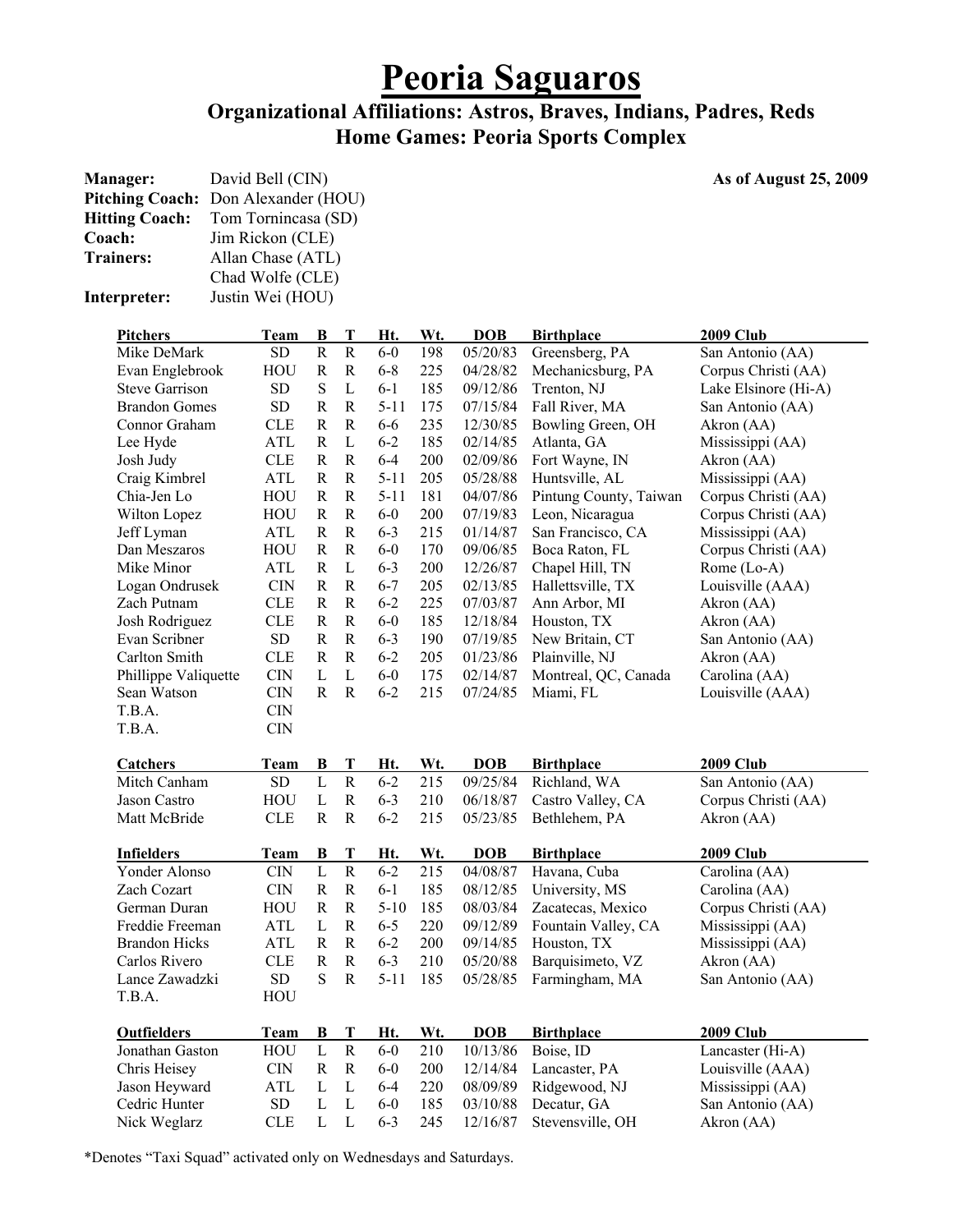# **Phoenix Desert Dogs**

### **Organizational Affiliations: Athletics, Jays, Nationals, Orioles, Rays Home Games: Phoenix Municipal Stadium**

**Manager:** Gary Cathcard (TOR) **As of August 25, 2009** 

| Pitching Coach: R.C. Lichtenstein (TB) |                      |              |              |            |            |            |                       |                        |
|----------------------------------------|----------------------|--------------|--------------|------------|------------|------------|-----------------------|------------------------|
| <b>Hitting Coach:</b>                  | Brian McArn (OAK)    |              |              |            |            |            |                       |                        |
| <b>Trainers:</b>                       | Atushi Toriida (WAS) |              |              |            |            |            |                       |                        |
|                                        | Pat Wesley (BAL)     |              |              |            |            |            |                       |                        |
| <b>Pitchers</b>                        | Team                 | <u>B</u>     | $\bf T$      | Ht.        | Wt.        | <b>DOB</b> | <b>Birthplace</b>     | <b>2009 Club</b>       |
| <b>Brandon</b> Erbe                    | <b>BAL</b>           | $\rm R$      | ${\bf R}$    | $6 - 4$    | 180        | 12/25/87   | Owings Mills, MD      | Bowie (AA)             |
| Eddie Gamboa                           | BAL                  | $\mathbb{R}$ | $\mathbf R$  | $6 - 2$    | 195        | 12/21/84   | Merced, CA            | Bowie (AA)             |
| Matt Gorgen                            | TB                   | $\mathbb{R}$ | $\mathbf R$  | $6-0$      | 210        | 01/27/87   | Concord, CA           | Montgomery (AA)        |
| Paul Phillips                          | TB                   | ${\bf R}$    | $\mathbb{R}$ | $6 - 1$    | 211        | 01/26/84   | Ypsilanti, MI         | Montgomery (AA)        |
| Heath Rollins                          | TB                   | ${\bf R}$    | $\mathbb{R}$ | $6-1$      | 190        | 05/25/85   | Florence, SC          | Montgomery (AA)        |
| Stephen Strasburg                      | <b>WSH</b>           | $\mathbf R$  | $\mathbb{R}$ | $6 - 4$    | 220        | 07/22/88   | San Diego, CA         | San Diego State (NCAA) |
| Drew Storen                            | <b>WSH</b>           | ${\bf S}$    | $\mathbb{R}$ | $6 - 2$    | 180        | 08/11/87   | Brownsburg, IN        | Harrisburg (AA)        |
| Ryohei Tanaka                          | <b>BAL</b>           | R            | $\mathbb{R}$ | $6-0$      | 169        | 11/18/82   | Ishikawa, Japan       | Bowie (AA)             |
| T.B.A.                                 | <b>BAL</b>           |              |              |            |            |            |                       |                        |
| T.B.A.                                 | <b>OAK</b>           |              |              |            |            |            |                       |                        |
| T.B.A.                                 | <b>OAK</b>           |              |              |            |            |            |                       |                        |
| T.B.A.                                 | <b>OAK</b>           |              |              |            |            |            |                       |                        |
| T.B.A.                                 | OAK                  |              |              |            |            |            |                       |                        |
| T.B.A.                                 | <b>TOR</b>           |              |              |            |            |            |                       |                        |
| T.B.A.                                 | <b>TOR</b>           |              |              |            |            |            |                       |                        |
| T.B.A.                                 | <b>TOR</b>           |              |              |            |            |            |                       |                        |
| T.B.A.                                 | <b>WSH</b>           |              |              |            |            |            |                       |                        |
| T.B.A.                                 | <b>WSH</b>           |              |              |            |            |            |                       |                        |
| <b>Catchers</b>                        | <b>Team</b>          | <u>B</u>     | $\mathbf T$  | Ht.        | Wt.        | <b>DOB</b> | <b>Birthplace</b>     | <b>2009 Club</b>       |
| J.P. Arencibia                         | <b>TOR</b>           | ${\bf R}$    | $\mathbf R$  | $6 - 1$    | 210        | 01/05/86   | Miami, FL             | Las Vegas (AAA)        |
| Nevin Ashley                           | TB                   | R            | $\mathbb{R}$ | $6 - 1$    | 215        | 08/14/84   | Vincennes, IN         | Charlotte (Hi-A)       |
| Derek Norris                           | <b>WSH</b>           | $\mathbf R$  | $\mathbb{R}$ | $6-0$      | 210        | 02/14/89   | Goddard, KS           | Hagerstown (Lo-A)      |
| <b>Infielders</b>                      | <b>Team</b>          | $\bf{B}$     | T            | Ht.        | Wt.        | <b>DOB</b> | <b>Birthplace</b>     | <b>2009 Club</b>       |
| Josh Bell                              | <b>BAL</b>           | $\mathbf S$  | ${\bf R}$    | $6 - 3$    | 235        | 11/13/86   | Rockford, IL          | Bowie (AA)             |
| David Cooper*                          | <b>TOR</b>           | L            | L            | $6-0$      | 200        | 02/12/87   | Stockton, CA          | New Hampshire (AA)     |
| <b>Brad Emaus</b>                      | <b>TOR</b>           | $\mathbb{R}$ | $\mathbf R$  | $5 - 11$   | 210        | 03/28/86   | Kalamazoo, MI         | New Hampshire (AA)     |
| Danny Espinosa                         | <b>WSH</b>           | ${\bf S}$    | $\mathbb{R}$ | $6-0$      | 190        | 04/25/87   | Santa Ana, CA         | Potomac (Hi-A)         |
| Adam Loewen                            | <b>TOR</b>           | L            | L            | $6-6$      | 235        | 04/09/84   | Vancouver, BC, Canada | Dunedin (Hi-A)         |
| Chris Marrero                          | <b>WSH</b>           | $\mathbf R$  | $\mathbf R$  | $6 - 3$    | 210        | 07/02/88   | Miami, FL             | Harrisburg (AA)        |
| Shawn O'Malley                         | TB                   | $\mathbf R$  | $\mathbf R$  | $5 - 10$   | 155        | 12/28/87   | Richland, WA          | Charlotte (Hi-A)       |
| Brandon Snyder                         | BAL                  | R            | R            | $6 - 2$    | 215        | 11/23/86   | Las Vegas, NV         | Norfolk (AAA)          |
| <b>Brandon Waring</b>                  | BAL                  | $\mathbf R$  | $\mathbf R$  | $6 - 4$    | 195        | 01/02/86   | Columbia, SC          | Frederick (Hi-A)       |
| Jemile Weeks                           | OAK                  | S            | $\mathbb{R}$ | $5 - 10$   | 175        | 01/26/87   | Orlando, FL           | Midland (AA)           |
| <b>Outfielders</b>                     | <b>Team</b>          | $\bf{B}$     | $\bf T$      | <u>Ht.</u> | <b>Wt.</b> | <b>DOB</b> | <b>Birthplace</b>     | <b>2009 Club</b>       |
| Matt Angle                             | <b>BAL</b>           | $\mathbf L$  | $\mathbf R$  | $5 - 10$   | 175        | 09/10/85   | Westerville, OH       | Frederick (Hi-A)       |
| Corey Brown                            | OAK                  | L            | L            | $6 - 2$    | 210        | 11/26/85   | Tampa, FL             | Stockton (Hi-A)        |
| Cody Cipriano                          | TB                   | ${\bf R}$    | $\mathbf R$  | $6-0$      | 200        | 01/07/85   | Irvine, CA            | Montgomery (AA)        |
| <b>Grant Desme</b>                     | <b>OAK</b>           | $\mathbf R$  | R            | $6 - 2$    | 205        | 04/04/86   | San Luis Obispo, CA   | Stockton (Hi-A)        |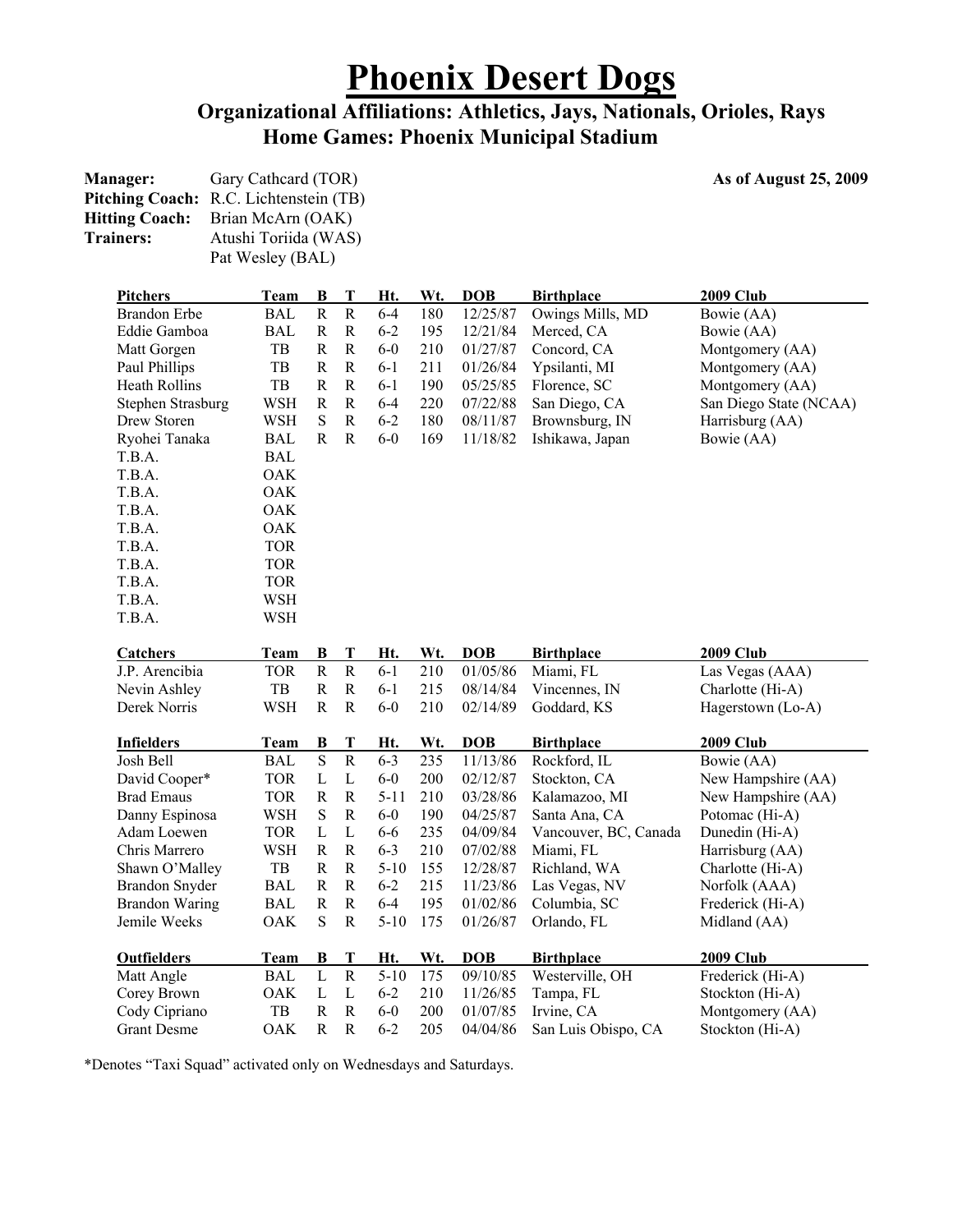# **Scottsdale Scorpions**

### **Organizational Affiliations: Diamondbacks, Giants, Phillies, Pirates, Rockies Home Games: Scottsdale Stadium**

| <b>Manager:</b>  | Jeff Banister (PIT)                    |
|------------------|----------------------------------------|
|                  | Pitching Coach: Bob Milacki (PHI)      |
|                  | <b>Hitting Coach:</b> Dave Hajek (COL) |
| <b>Trainers:</b> | Nick Oldroyd (ARI)                     |
|                  | Eric Ortega (SF)                       |

### As of August 25, 2009

| <b>Pitchers</b>                     | Team        | $\bf{B}$       | T                     | Ht.                 | Wt.        | <b>DOB</b>           | <b>Birthplace</b>              | <b>2009 Club</b>                   |
|-------------------------------------|-------------|----------------|-----------------------|---------------------|------------|----------------------|--------------------------------|------------------------------------|
| Bryan Augenstein                    | ARI         | $\mathbf R$    | $\mathbf R$           | $6-6$               | 230        | 07/11/86             | Sebastian, FL                  | Mobile (AA)                        |
| Michael Cisco                       | PHI         | $\mathbf R$    | $\mathbf R$           | $5 - 11$            | 190        | 05/23/87             | Mt Pleasant, SC                | Reading (AA)                       |
| Steve Edlefsen                      | $\rm SF$    | ${\bf S}$      | R                     | $6 - 2$             | 180        | 06/27/85             | Minneapolis, MN                | Fresno (AAA)                       |
| Joe Martinez                        | $\rm SF$    | L              | $\mathbf R$           | $6 - 2$             | 195        | 02/26/83             | South Orange, NJ               | Fresno (AAA)                       |
| Scott Mathieson                     | PHI         | $\mathbf R$    | ${\bf R}$             | $6 - 3$             | 190        | 02/27/84             | Vancouver, BC, Canada          | Reading (AA)                       |
| Danny Moskos                        | PIT         | $\mathbf R$    | L                     | $6 - 1$             | 210        | 04/28/86             | Greenville, SC                 | Altoona (AA)                       |
| Daniel Runzler                      | <b>SF</b>   | L              | $\mathbf L$           | $6 - 4$             | 215        | 03/30/85             | Riverside, CA                  | Connecticut (AA)                   |
| Michael Schwimer                    | PHI         | $\mathbf R$    | $\mathbf R$           | $6 - 8$             | 246        | 02/19/86             | Fairfax, VA                    | Clearwater (Hi-A)                  |
| Cesar Valdez                        | <b>ARI</b>  | $\mathbb{R}$   | $\mathbb{R}$          | $6 - 2$             | 200        | 03/17/85             | Santo Domingo, DR              | Reno (AAA)                         |
| Donnie Veal                         | PIT         | L              | L                     | $6 - 4$             | 230        | 09/18/84             | Jackson, MS                    | Altoona (AA)                       |
| Tony Watson                         | PIT         | $\mathbf L$    | $\mathbf{L}$          | $6 - 4$             | 223        | 05/30/85             | Sioux City, IA                 | Altoona (AA)                       |
| Mike Zagurski                       | PHI         | L              | L                     | $6-0$               | 225        | 01/27/83             | Omaha, NE                      | Reading (AA)                       |
| T.B.A.                              | ARI         |                |                       |                     |            |                      |                                |                                    |
| T.B.A.                              | <b>ARI</b>  |                |                       |                     |            |                      |                                |                                    |
| T.B.A.                              | <b>COL</b>  |                |                       |                     |            |                      |                                |                                    |
| T.B.A.                              | <b>COL</b>  |                |                       |                     |            |                      |                                |                                    |
| T.B.A.                              | COL         |                |                       |                     |            |                      |                                |                                    |
| T.B.A.                              | COL         |                |                       |                     |            |                      |                                |                                    |
| T.B.A.                              | PIT         |                |                       |                     |            |                      |                                |                                    |
|                                     |             |                |                       |                     |            |                      |                                |                                    |
| <b>Catchers</b>                     | Team        | $\bf{B}$       | T                     | Ht.                 | Wt.        | <b>DOB</b>           | <b>Birthplace</b>              | <b>2009 Club</b>                   |
| Tuffy Gosewisch                     | PHI         | ${\bf R}$      | ${\bf R}$             | $5 - 11$            | 190        | 08/17/83             | Freeport, IL                   | Lehigh Valley (AAA)                |
| <b>Buster Posey</b>                 | $\rm SF$    | $\mathbf R$    | ${\bf R}$             | $6 - 1$             | 205        | 03/27/87             | Leesburg, GA                   | Fresno (AAA)                       |
| Wilin Rosario                       | <b>COL</b>  | ${\bf R}$      | ${\bf R}$             | $5 - 11$            | 190        | 02/23/89             | Bonao, DR                      | Modesto (Hi-A)                     |
|                                     |             |                |                       |                     |            |                      |                                |                                    |
| <b>Infielders</b>                   | Team        | B              | T                     | Ht.                 | Wt.        | <b>DOB</b>           | <b>Birthplace</b>              | <b>2009 Club</b>                   |
| <b>Brandon Allen</b>                | ARI         | $\overline{L}$ | $\overline{\text{R}}$ | $6 - 2$             | 235        | 02/12//86            | Conroe, TX                     | Reno (AAA)                         |
| Pedro Ciriaco                       | ARI         | $\mathbf R$    | ${\bf R}$             | $6-0$               | 160        | 09/27/85             | San Pedro de Macoris, DR       | Mobile (AA)                        |
| <b>Brandon Crawford</b>             | SF          | L              | $\mathbf R$           | $6 - 2$             | 200        | 01/21/87             | Mountain View, CA              | Connecticut (AA)                   |
| <b>Brian Friday</b>                 | PIT         | $\mathbb{R}$   | ${\bf R}$             | $5 - 11$            | 180        | 12/16/85             | Houston, TX                    | Altoona (AA)                       |
| Chase d'Arnaud                      | PIT         | $\mathbf R$    | ${\bf R}$             | $6 - 1$             | 175        | 01/21/87             | Torrance, CA                   | Lynchburg (Hi-A)                   |
| <b>Hector Gomez</b>                 | <b>COL</b>  | ${\bf R}$      | ${\bf R}$             | $6 - 2$             | 180        | 03/05/88             | San Pedro, DR.                 | Modesto (Hi-A)                     |
| Darin Holcomb                       | <b>COL</b>  | $\mathbf R$    | $\mathbf R$           | $5 - 11$            | 205        | 12/07/85             | Spokane, WA                    | Tulsa (AA)                         |
| Troy Hanzawa*                       | PHI         |                |                       | $5-9$               | 155        | 09/12/85             | Wahaiwa, HI                    | Lakewood (Lo-A)                    |
|                                     |             | $\mathbf R$    | $\mathbf R$           |                     |            |                      |                                |                                    |
|                                     |             |                |                       |                     |            |                      |                                |                                    |
| <b>Outfielders</b>                  | <b>Team</b> | $\bf{B}$       | T                     | Ht.                 | Wt.        | <b>DOB</b>           | <b>Birthplace</b>              | <b>2009 Club</b>                   |
| Domonic Brown                       | PHI         | $\overline{L}$ | $\mathbf L$           | $6 - 5$             | 204        | 09/03/87             | Zephyrhills, FL                | Reading (AA)                       |
| Collin Cowgill                      | ARI         | $\mathbb R$    | $\mathbf L$           | $5-9$               | 195        | 05/22/86             | Lexington, KY                  | Visalia (Hi-A)                     |
| Thomas Neal                         | $\rm SF$    | $\mathbf R$    | $\mathbf R$           | $6 - 1$             | 205        | 08/17/87             | Inglewood, CA                  | San Jose (Hi-A)                    |
| <b>Steve Susdorf</b><br>Jose Tabata | PHI<br>PIT  | L<br>${\bf R}$ | L<br>$\mathbf R$      | $6 - 1$<br>$5 - 11$ | 195<br>215 | 03/28/86<br>08/12/88 | Valencia, CA<br>Anzoategui, VZ | Reading (AA)<br>Indianapolis (AAA) |